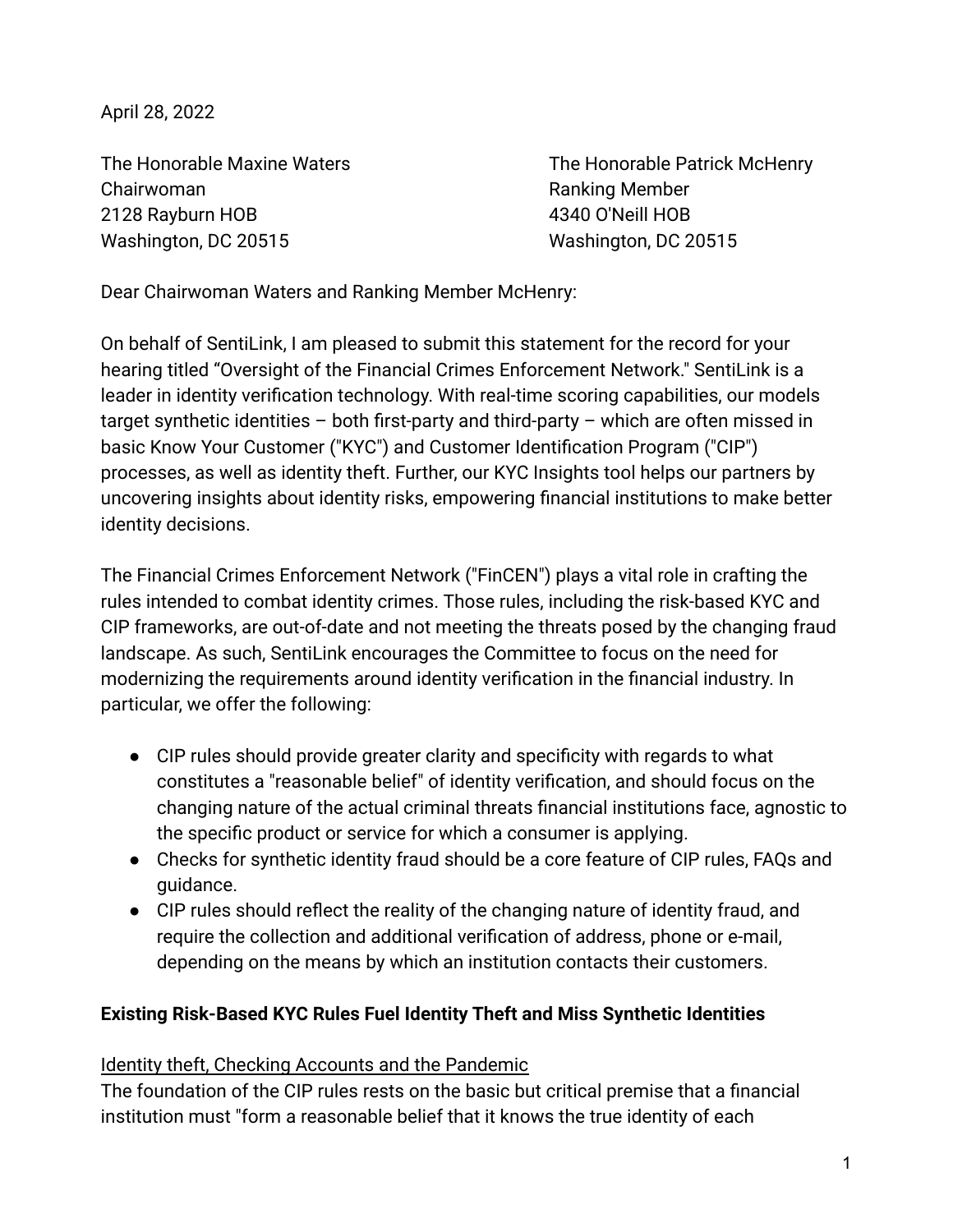customer." <sup>1</sup> These rules have been deliberately drafted to require risk-based procedures. For example, current rules make clear that an application for a "resident consumer account" (i.e., a basic checking account) requires less identity diligence -- compared to, for example, a high net worth private banking application  $-$  because it is a lower-risk product.<sup>2</sup> However, identity fraud has evolved in such a way as to make this assumption unreliable as the challenge of identifying what constitutes risk for a financial institution is no longer as obvious.

This was brought into focus during the pandemic, where fraudsters would use stolen identities to open "low-risk" checking accounts with ease in order to apply for government relief funds. When the funds were received into these checking accounts, they could be laundered through a myriad of other financial accounts. *Overall, from September, 2020, to June, 2021, the percentage of applications for demand deposit accounts identified by SentiLink as using stolen identities increased 187%.*

# Missing Synthetics

Synthetic identity fraud occurs when a criminal engineers a fake person. Often this involves a true name and date-of-birth but a not-yet-issued Social Security number ("SSN"), or one issued to a minor. Another method involves a fictitious name and date-of-birth, but paired with a valid SSN.

As a typology, synthetic identity fraud has been designed to circumvent basic KYC/CIP processes. As such, it is no coincidence that basic identity verification processes fail to detect it with such regularity. For financial institutions, our analysis of the behavior of synthetic identities over time reveals the potential for increased financial losses. Looking at the credit card market, for example, our data illustrates how synthetic identities that have been built to a "prime"-level credit score tend to charge off 75% of the time within 23 months for an average loss of \$13,000, compared to the performance of legitimate consumers who would be expected to charge off at a rate of 1.5% during the same time. In fact, we've found up to 10% of a credit card issuer's chargeoffs are actually due to synthetic fraud.

# **The Means of Communication Matters More for Identity Verification**

In general, to comply with existing CIP regulations, a financial institution must obtain information on a potential customer's name, date of birth, identification number and address prior to opening an account.<sup>3</sup> However, reliance on a consumer's address has

<sup>1</sup> 31 CFR 1020.220(a)(2)

<sup>2</sup> See "Appendix K" in the FFIEC's BSA/AML Manual for Examiners.

<sup>3</sup> 31 CFR 1020.220(a)(2)(i)(A)